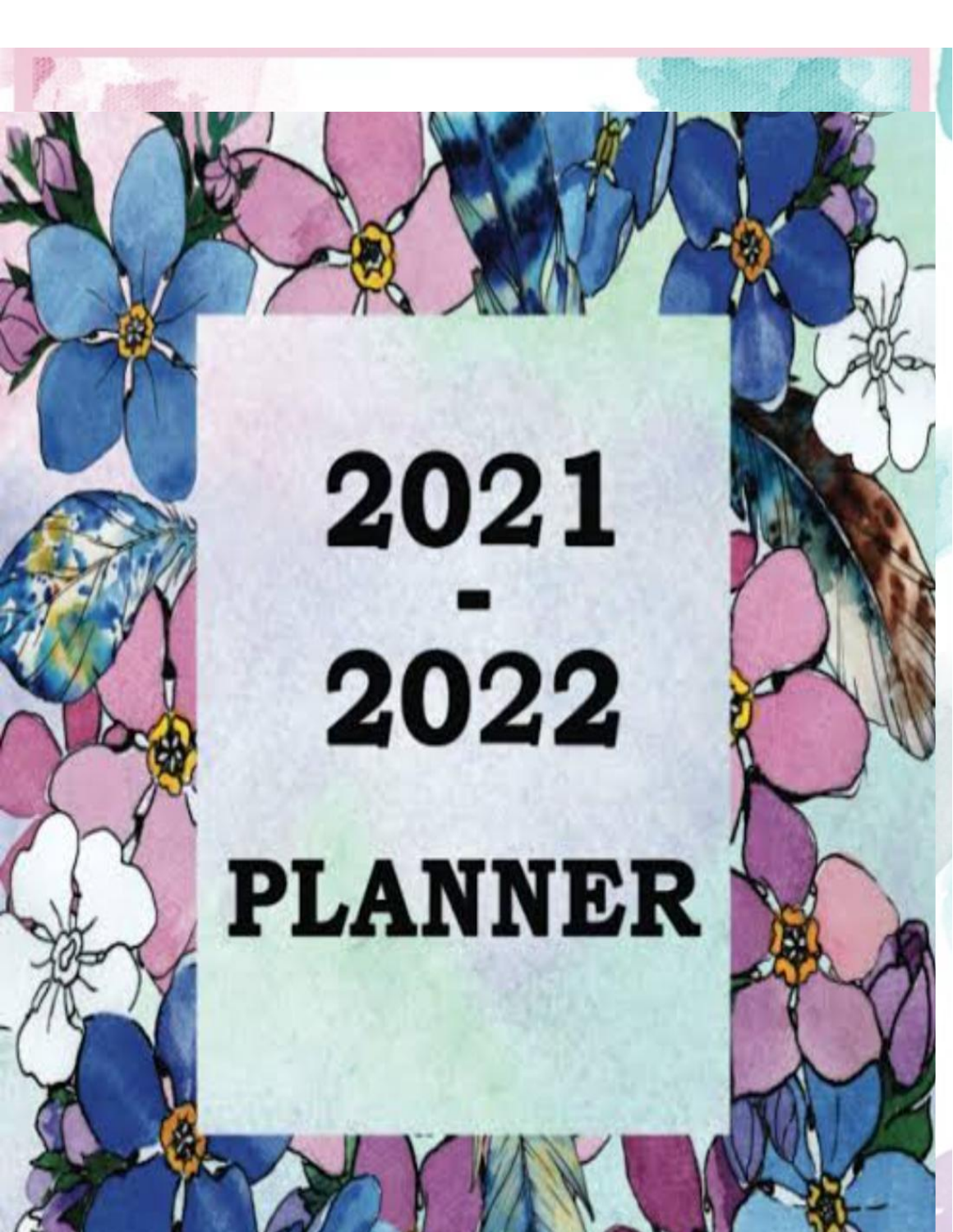

| <b>APRIL 2021</b>                                |                                     |                                      |                                  |                                                  |                                                |                                                    |  |  |  |
|--------------------------------------------------|-------------------------------------|--------------------------------------|----------------------------------|--------------------------------------------------|------------------------------------------------|----------------------------------------------------|--|--|--|
| <b>SUN</b>                                       | <b>MON</b>                          | <b>TUE</b>                           | <b>WED</b>                       | <b>THU</b>                                       | <b>FRI</b>                                     | <b>SAT</b>                                         |  |  |  |
|                                                  |                                     |                                      |                                  | $\mathbf{1}$<br><b>MAUNDY</b><br><b>THURSDAY</b> | $\overline{2}$<br><b>GOOD</b><br><b>FRIDAY</b> | $\overline{3}$<br><b>MAUNDY</b><br><b>SATURDAY</b> |  |  |  |
| $\overline{4}$<br><b>EASTER</b><br><b>SUNDAY</b> | 5<br><b>EASTER</b><br><b>MONDAY</b> | 6<br><b>SCHOOL</b><br><b>REOPENS</b> | $\overline{7}$                   | 8                                                | 9                                              | 10                                                 |  |  |  |
| 11                                               | 12                                  | 13                                   | 14<br>AMBEDKAR<br><b>JAYANTI</b> | 15                                               | 16                                             | 17                                                 |  |  |  |
| 18                                               | 19                                  | 20                                   | 21<br><b>RAM</b><br><b>NAVMI</b> | 22<br><b>WORLD</b><br><b>EARTH DAY</b>           | 23<br><b>WORLD</b><br><b>BOOK DAY</b>          | 24                                                 |  |  |  |
| 25<br><b>MAHAVIR</b><br><b>JAYANTI</b>           | 26                                  | 27                                   | 28                               | 29                                               | 30                                             |                                                    |  |  |  |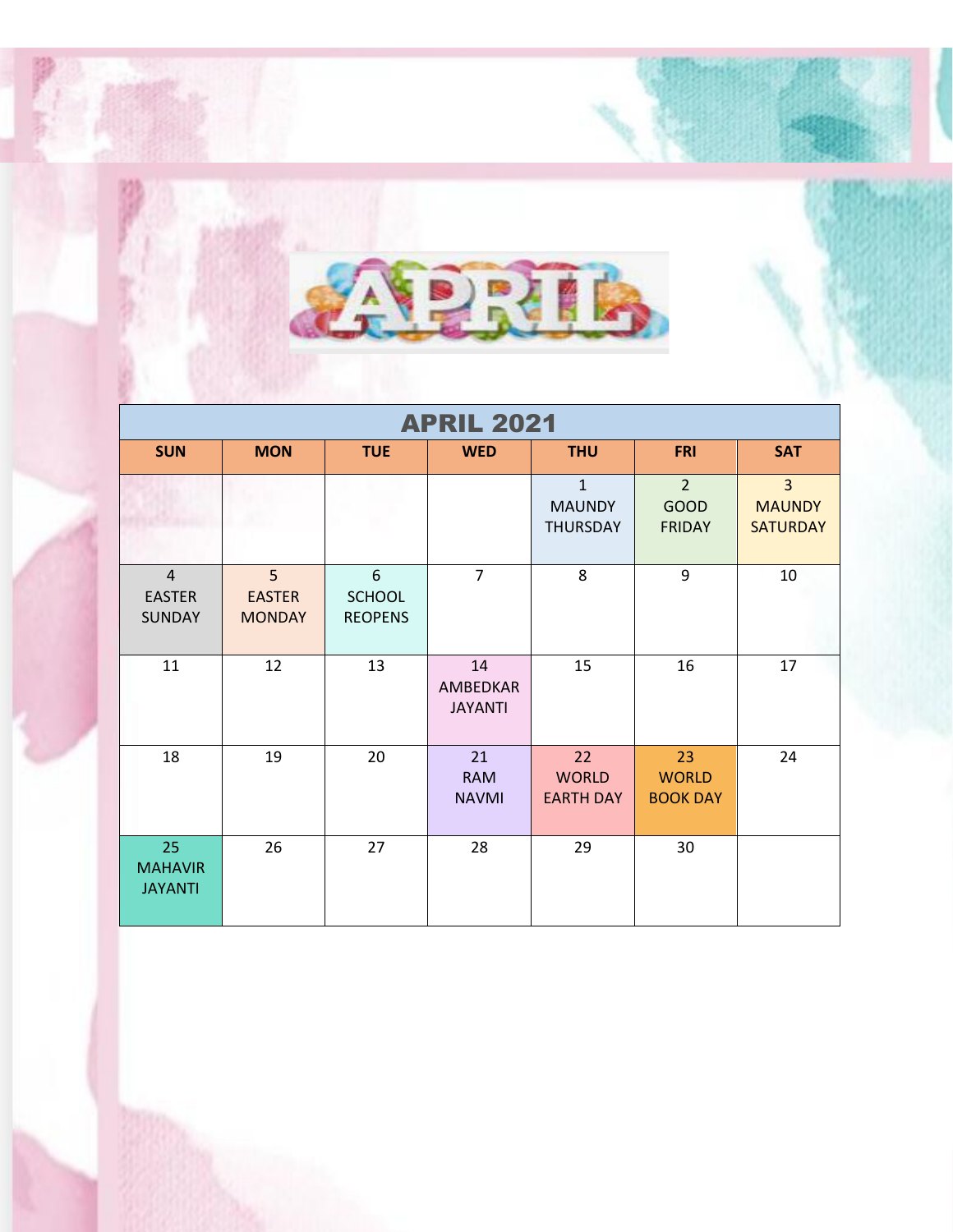

| <b>MAY 2021</b> |                              |                                                          |            |            |                                                    |                                                 |  |  |  |  |  |
|-----------------|------------------------------|----------------------------------------------------------|------------|------------|----------------------------------------------------|-------------------------------------------------|--|--|--|--|--|
| <b>SUN</b>      | <b>MON</b>                   | <b>TUE</b>                                               | <b>WED</b> | <b>THU</b> | <b>FRI</b>                                         | <b>SAT</b>                                      |  |  |  |  |  |
|                 |                              |                                                          |            |            |                                                    | 1<br><b>LABOUR DAY</b>                          |  |  |  |  |  |
| $\overline{2}$  | $\mathbf{3}$                 | $\overline{4}$                                           | 5          | 6          | $\overline{7}$<br><b>LAST FRIDAY</b><br>OF RAMADAN | 8<br><b>FEAST OF</b><br><b>MOTHER MARY</b>      |  |  |  |  |  |
| 9               | 10<br>MOTHER'S<br><b>DAY</b> | 11<br><b>NATIONAL</b><br><b>TECHNOLOGY</b><br><b>DAY</b> | 12         | 13         | 14<br>EID-UL-FITR                                  | 15<br><b>INTERNATIONAL</b><br><b>FAMILY DAY</b> |  |  |  |  |  |
| 16              | 17                           | 18                                                       | 19         | 20         | 21<br><b>APPRECIATION</b><br><b>DAY</b>            | 22<br><b>MANAGER'S</b><br><b>BIRTHDAY</b>       |  |  |  |  |  |
| 23              | 24                           | 25                                                       | 26         | 27         | 28                                                 | 29                                              |  |  |  |  |  |
| 30              | 31                           |                                                          |            |            |                                                    |                                                 |  |  |  |  |  |

❖ MAY 21 SCHOOL CLOSES FOR SUMMER BREAK

❖ NOTE:- PERIODIC TEST 1 FOR CLASSES 1-12 WILL BE CONDUCTED BEFORE SUMMER BREAK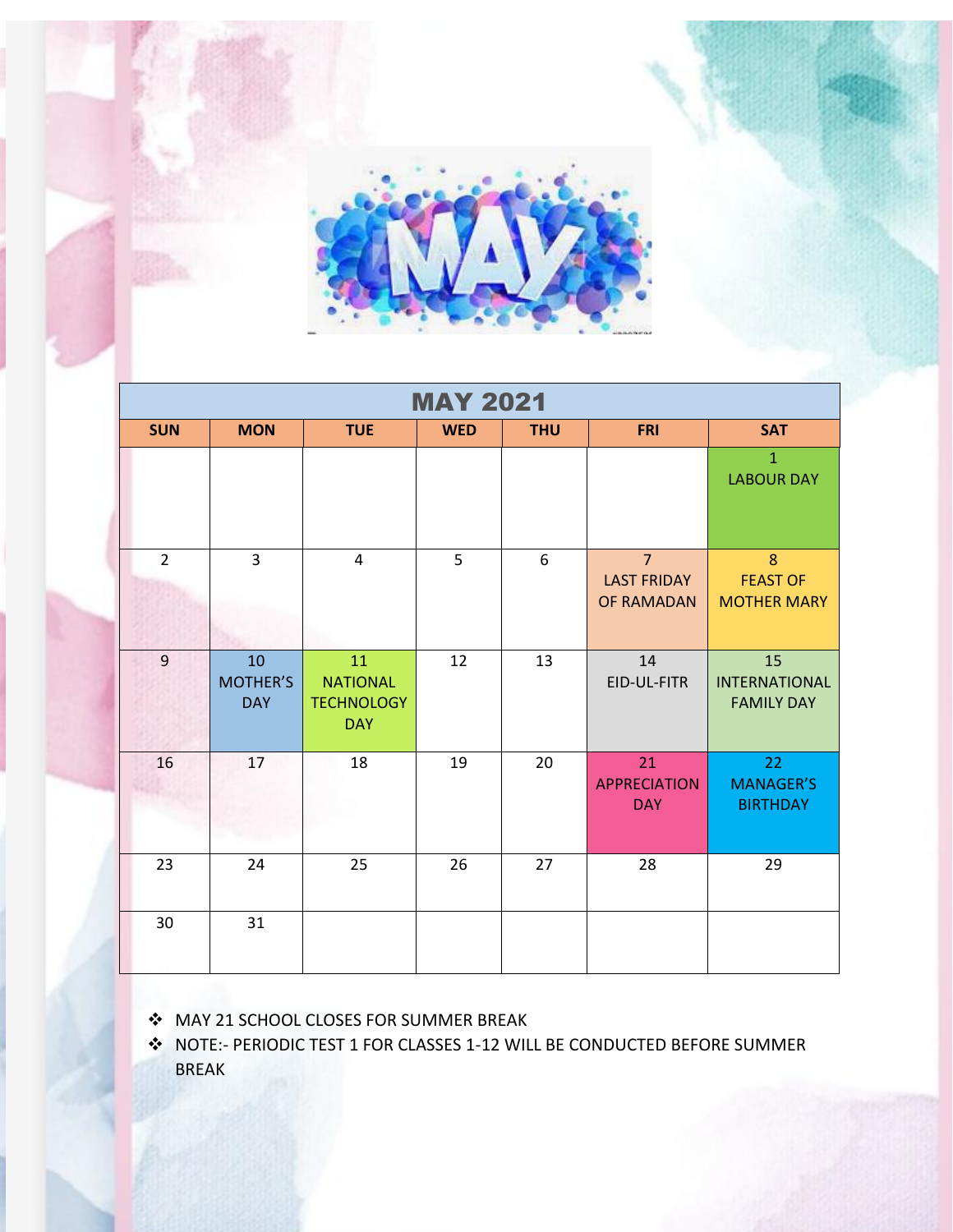

|            | <b>JUNE 2021</b>                                                              |                                          |                                      |            |            |                                                       |  |  |  |
|------------|-------------------------------------------------------------------------------|------------------------------------------|--------------------------------------|------------|------------|-------------------------------------------------------|--|--|--|
| <b>SUN</b> | <b>MON</b>                                                                    | <b>TUE</b>                               | <b>WED</b>                           | <b>THU</b> | <b>FRI</b> | <b>SAT</b>                                            |  |  |  |
|            |                                                                               | $\mathbf{1}$                             | $\overline{2}$                       | 3          | 4          | 5<br><b>WORLD</b><br><b>ENVIRONMENT</b><br><b>DAY</b> |  |  |  |
| 6          | $\overline{7}$                                                                | 8                                        | 9                                    | 10         | 11         | 12                                                    |  |  |  |
| 13         | 14                                                                            | 15                                       | 16                                   | 17         | 18         | 19                                                    |  |  |  |
| 20         | 21<br><b>INTERNATIONAL</b><br><b>YOGA</b><br>DAY/WORLD<br><b>FATHER'S DAY</b> | 22                                       | 23                                   | 24         | 25         | 26                                                    |  |  |  |
| 27         | 28                                                                            | 29<br><b>TEACHER'S</b><br><b>SEMINAR</b> | 30<br><b>STAFF</b><br><b>MEETING</b> |            |            |                                                       |  |  |  |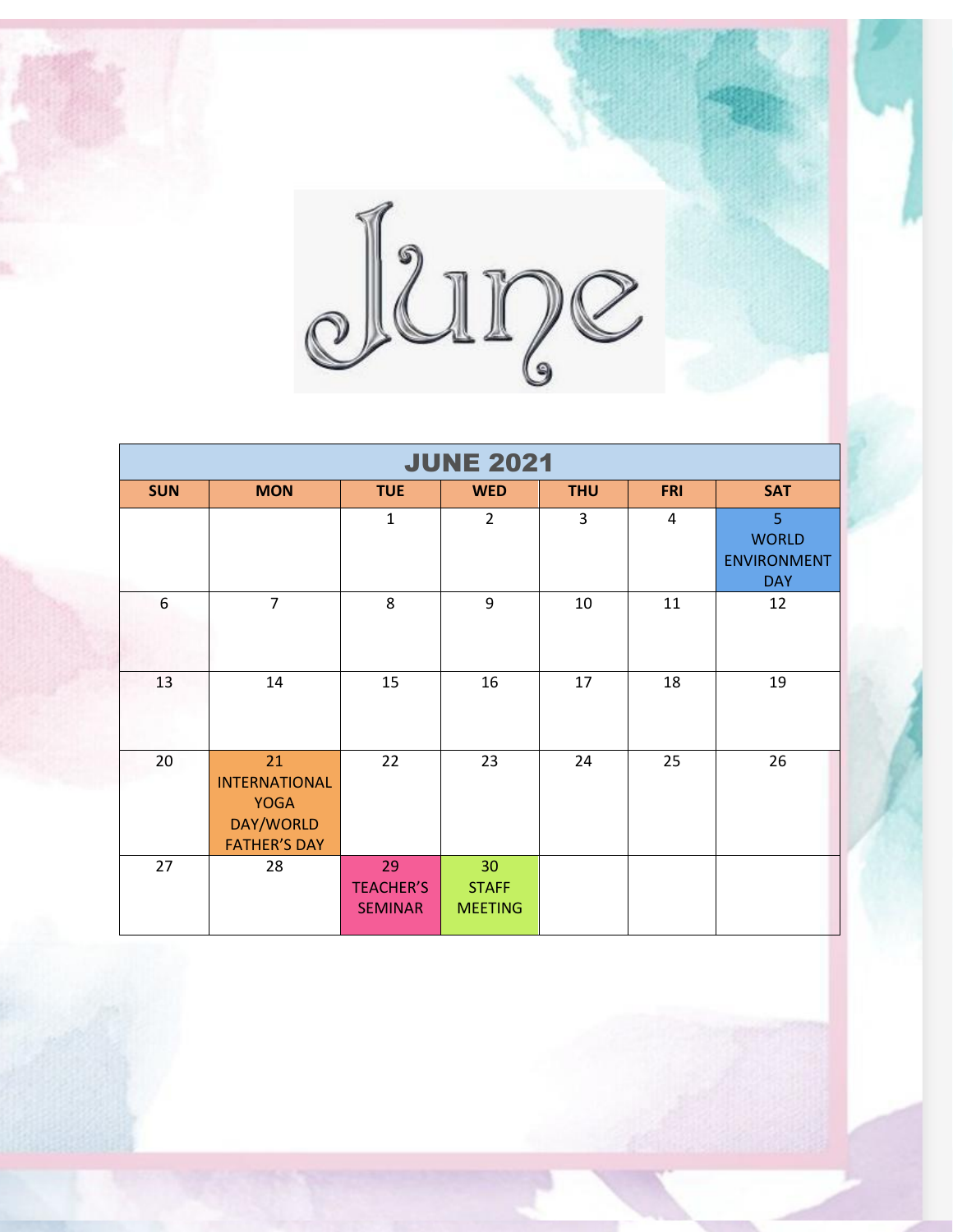

|                | <b>JULY 2021</b>                                    |            |                                                                                                           |                                                 |                |                                                                                      |  |  |  |  |
|----------------|-----------------------------------------------------|------------|-----------------------------------------------------------------------------------------------------------|-------------------------------------------------|----------------|--------------------------------------------------------------------------------------|--|--|--|--|
| <b>SUN</b>     | <b>MON</b>                                          | <b>TUE</b> | <b>WED</b>                                                                                                | <b>THU</b>                                      | <b>FRI</b>     | <b>SAT</b>                                                                           |  |  |  |  |
|                |                                                     |            |                                                                                                           | $\mathbf{1}$<br><b>SCHOOL</b><br><b>REOPENS</b> | $\overline{2}$ | 3                                                                                    |  |  |  |  |
| $\overline{4}$ | 5                                                   | 6          | $\overline{7}$                                                                                            | 8                                               | 9              | 10<br><b>INVESTITURE</b><br>$\boldsymbol{\alpha}$<br><b>AWARD</b><br><b>CEREMONY</b> |  |  |  |  |
| 11             | 12                                                  | 13         | 14                                                                                                        | 15                                              | 16             | 17                                                                                   |  |  |  |  |
| 18             | 19                                                  | 20         | 21<br>EID-UL-ADHA                                                                                         | 22                                              | 23             | 24                                                                                   |  |  |  |  |
| 25             | 26<br><b>KARGIL</b><br><b>VICTORY</b><br><b>DAY</b> | 27         | 28<br><b>WORLD</b><br><b>NATURE</b><br><b>COSERVATION</b><br>DAY/<br><b>DRAWING</b><br><b>COMPETITION</b> | 29                                              | 30             | 31                                                                                   |  |  |  |  |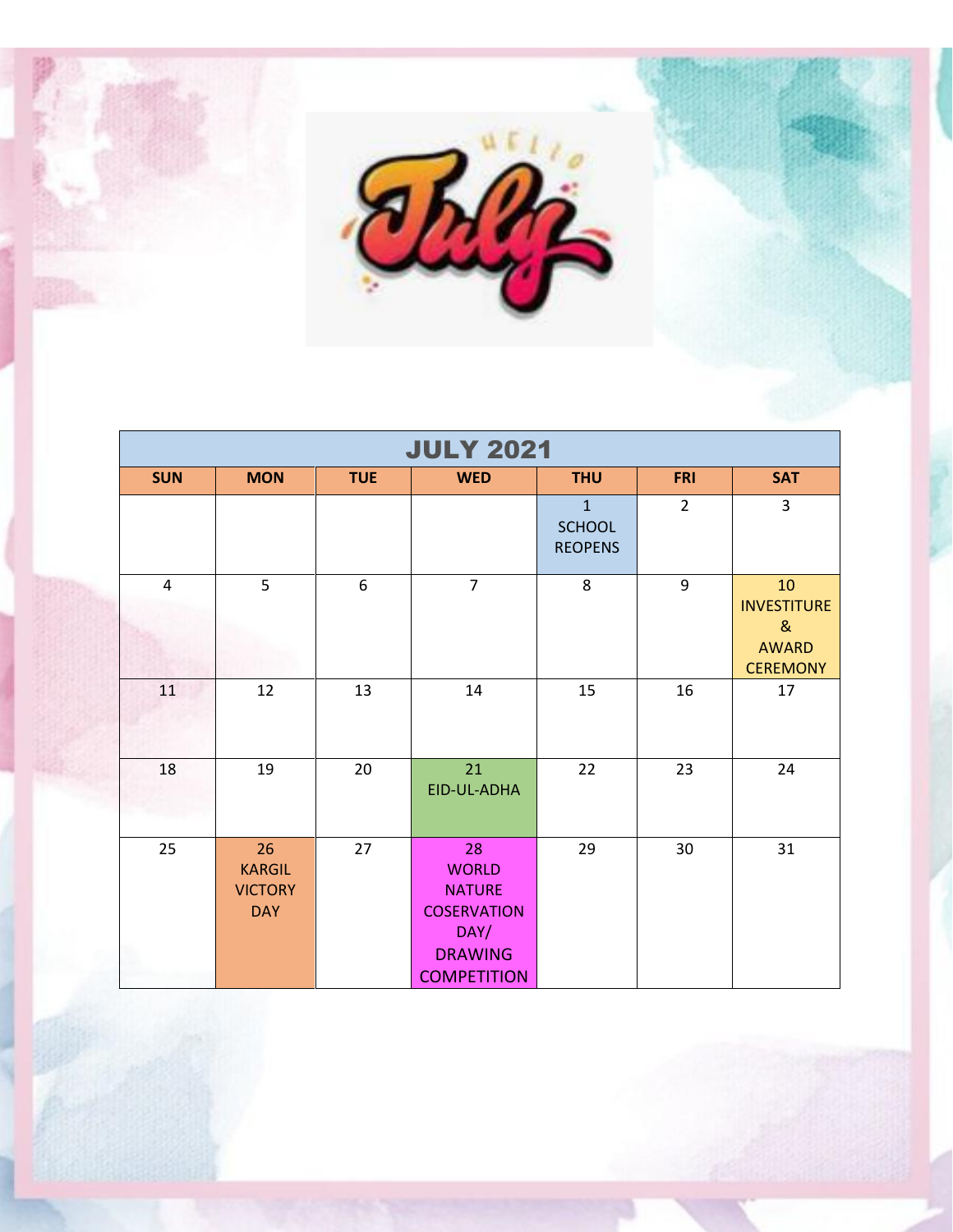AUCUST

| <b>AUGUST 2021</b>                      |                                                   |            |            |                       |            |                |  |  |  |
|-----------------------------------------|---------------------------------------------------|------------|------------|-----------------------|------------|----------------|--|--|--|
| <b>SUN</b>                              | <b>MON</b>                                        | <b>TUE</b> | <b>WED</b> | <b>THU</b>            | <b>FRI</b> | <b>SAT</b>     |  |  |  |
| $\mathbf{1}$                            | $\overline{2}$<br><b>FRIENDSHIP</b><br><b>DAY</b> | 3          | 4          | 5                     | 6          | $\overline{7}$ |  |  |  |
| 8                                       | 9                                                 | 10         | 11         | 12                    | 13         | 14             |  |  |  |
| 15<br><b>INDEPENDENCE</b><br><b>DAY</b> | 16                                                | 17         | 18         | 19<br><b>MOHARRAM</b> | 20         | 21             |  |  |  |
| 22<br><b>RAKSHA</b><br><b>BANDHAN</b>   | 23                                                | 24         | 25         | 26                    | 27         | 28             |  |  |  |
| 29                                      | 30<br><b>JANMASHTAMI</b>                          | 31         |            |                       |            |                |  |  |  |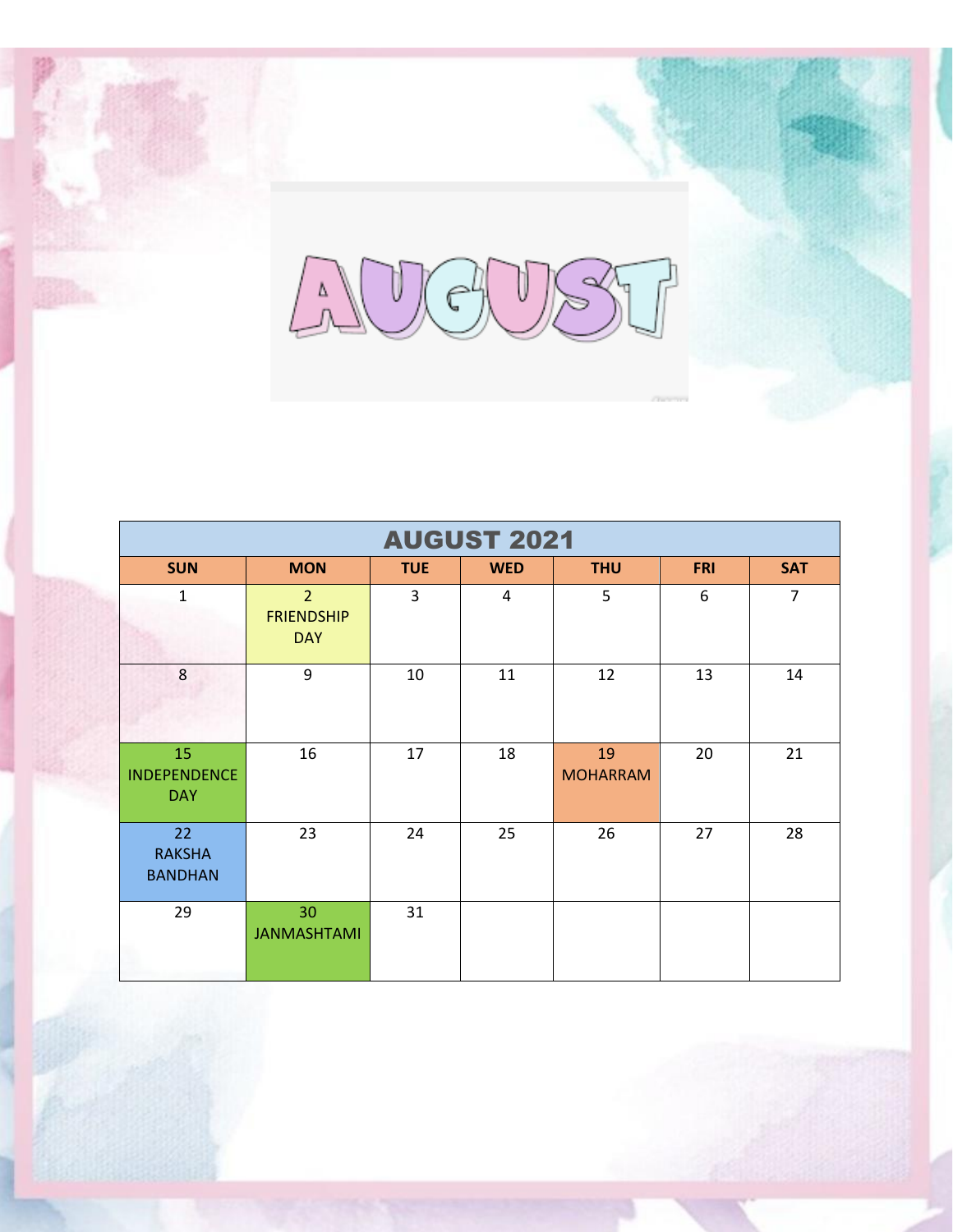## SEPTEMBER

| <b>SEPTEMBER 2021</b>                            |            |                                                    |                                                                                                      |                |            |                                                                                         |  |  |  |  |
|--------------------------------------------------|------------|----------------------------------------------------|------------------------------------------------------------------------------------------------------|----------------|------------|-----------------------------------------------------------------------------------------|--|--|--|--|
| <b>SUN</b>                                       | <b>MON</b> | <b>TUE</b>                                         | <b>WED</b>                                                                                           | <b>THU</b>     | <b>FRI</b> | <b>SAT</b>                                                                              |  |  |  |  |
|                                                  |            |                                                    | $\mathbf{1}$                                                                                         | $\overline{2}$ | 3          | $\overline{4}$<br><b>ST.MOTHER</b><br><b>TERESA'S</b><br><b>SAINTHOOD</b><br><b>DAY</b> |  |  |  |  |
| 5 <sup>1</sup><br><b>TEACHER'S</b><br><b>DAY</b> | 6          | $\overline{7}$<br><b>FORGIVENESS</b><br><b>DAY</b> | 8<br><b>MOTHER</b><br>MARY'S<br><b>BIRTHDAY &amp;</b><br><b>INTERNATIONAL</b><br><b>LITERACY DAY</b> | 9              | 10         | 11                                                                                      |  |  |  |  |
| 12                                               | 13         | 14                                                 | 15                                                                                                   | 16             | 17         | 18                                                                                      |  |  |  |  |
| 19                                               | 20         | 21                                                 |                                                                                                      |                | 22         | 23                                                                                      |  |  |  |  |
| 26                                               | 27         | 28                                                 | 29                                                                                                   | 30             |            |                                                                                         |  |  |  |  |

**NOTE: INTERNAL ASSESSMENT 1 FOR CLASSESS 1ST TO 8TH, PERIODIC 2 FOR CLASSESS 9TH AND 10TH , QUATERLY EXAM FOR CLASSESS 11TH AND 12TH WILL BE CONDUCTED IN THIS MONTH**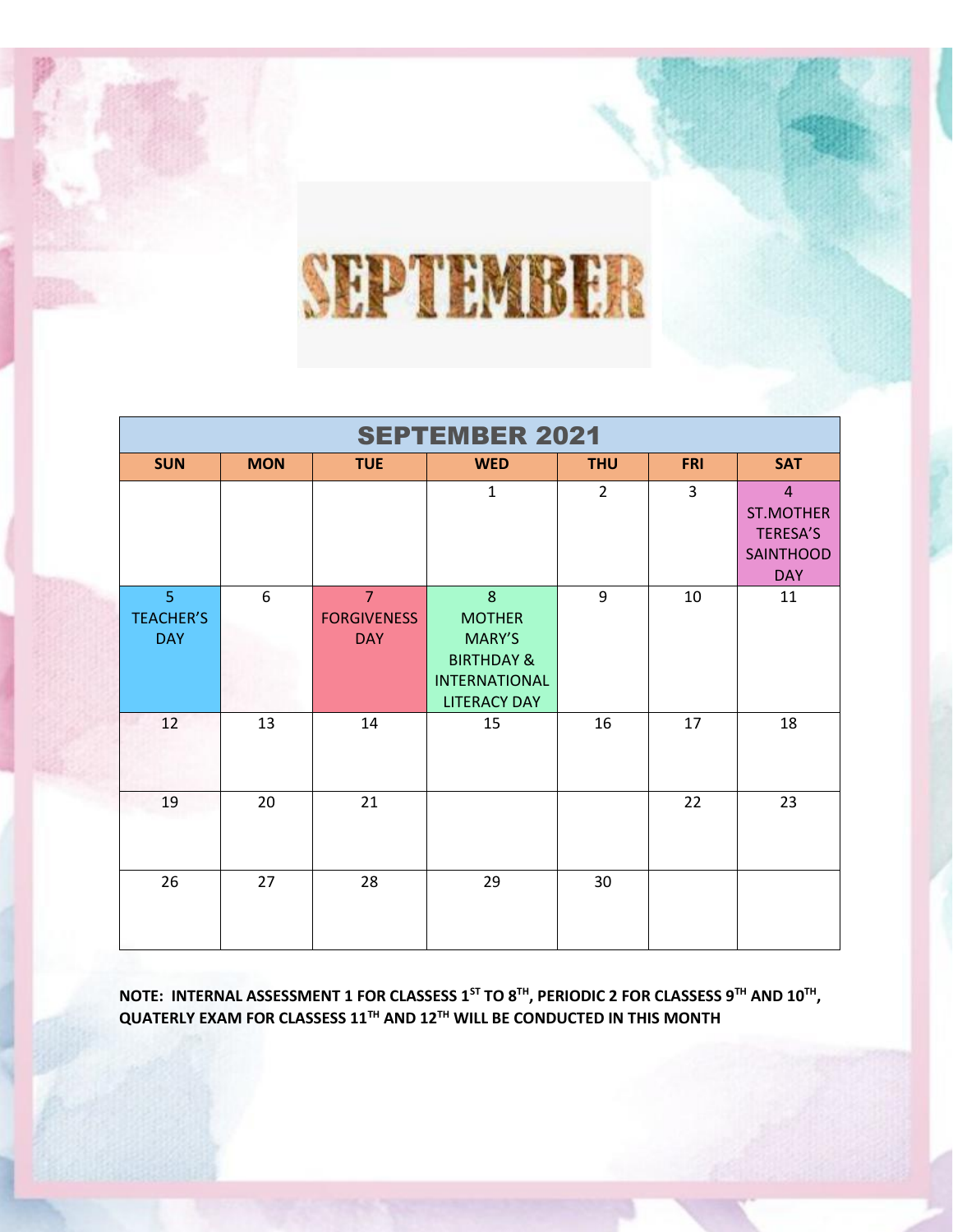

| <b>OCTOBER 2021</b>                                                                                    |            |                         |                                     |                                  |                                                                                                               |                                                   |  |  |  |
|--------------------------------------------------------------------------------------------------------|------------|-------------------------|-------------------------------------|----------------------------------|---------------------------------------------------------------------------------------------------------------|---------------------------------------------------|--|--|--|
| <b>SUN</b>                                                                                             | <b>MON</b> | <b>TUE</b>              | <b>WED</b>                          | <b>THU</b>                       | <b>FRI</b>                                                                                                    | <b>SAT</b>                                        |  |  |  |
|                                                                                                        |            |                         |                                     |                                  | $\mathbf{1}$<br><b>PRINCIPAL'S</b><br><b>DAY</b>                                                              | $\overline{2}$<br><b>GANDHI</b><br><b>JAYANTI</b> |  |  |  |
| $\overline{3}$                                                                                         | 4          | 5                       | 6                                   | $\overline{7}$                   | 8                                                                                                             | 9                                                 |  |  |  |
| 10<br><b>ENGLISH</b><br><b>DECLAMATION</b><br><b>COMPETITION</b><br>(INTRA-CLASS)                      | 11         | 12                      | 13<br><b>DURGA</b><br><b>ASHTMI</b> | 14<br><b>RAM</b><br><b>NAVMI</b> | 15<br><b>DUSSEHRA &amp;</b><br><b>DR.KALAM'S</b><br><b>BIRTHDAY AS</b><br><b>WORLD STUDENTS</b><br><b>DAY</b> | 16                                                |  |  |  |
| 17                                                                                                     | 18         | 19<br><b>BARAWAFAAT</b> | 20                                  | 21                               | 22                                                                                                            | 23                                                |  |  |  |
| 24                                                                                                     | 25         | 26                      | 27                                  | 28                               | 29                                                                                                            | 30                                                |  |  |  |
| 31<br><b>S.VALLABH BHAI</b><br><b>PATEL'S BIRTHDAY</b><br><b>AS NATIONAL</b><br><b>INTEGRATION DAY</b> |            |                         |                                     |                                  |                                                                                                               |                                                   |  |  |  |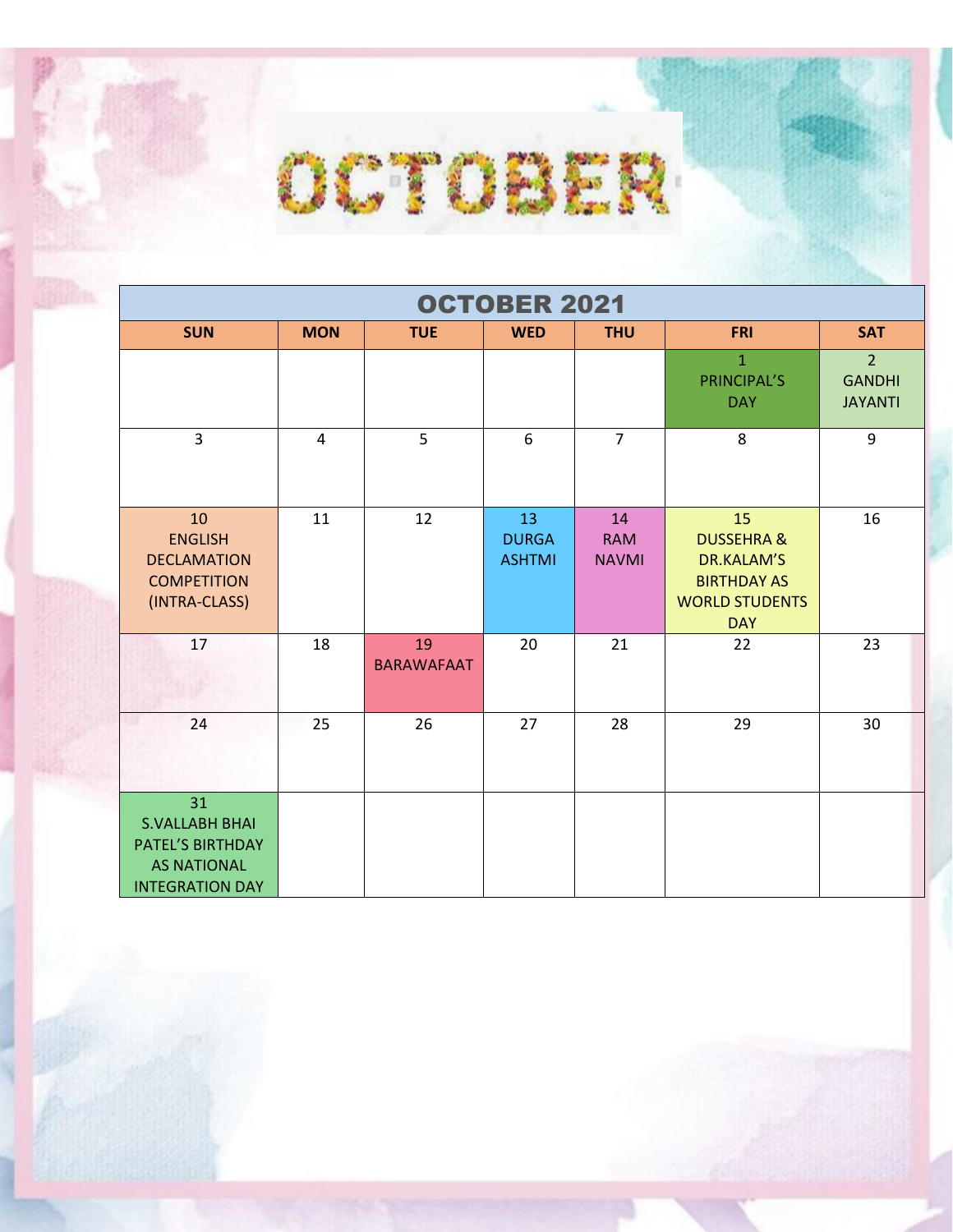- ◆ 3<sup>RD</sup> NOVEMBER TO 6<sup>TH</sup> NOVEMBER DIWALI HOLIDAYS
- ❖ HALF YEARLY EXAMS FOR CLASSESS 11 AND 12TH
- ❖ PERIODIC 3 FOR CLASSESS 9TH AND 10TH
- ❖ PERIODIC 3 FOR CLASSESS 1ST TO 8TH
- 

NOTE: NOVEMBER (LAST WEEK)

| <b>SUN</b>                            | <b>MON</b>   | <b>TUE</b>     | <b>WED</b> | <b>THU</b>                      | <b>FRI</b>                                          | <b>SAT</b>                                       |
|---------------------------------------|--------------|----------------|------------|---------------------------------|-----------------------------------------------------|--------------------------------------------------|
|                                       | $\mathbf{1}$ | $\overline{2}$ | 3          | $\overline{4}$<br><b>DIWALI</b> | 5                                                   | $\boldsymbol{6}$                                 |
| $\overline{7}$                        | 8            | 9              | 10         | $11\,$                          | 12                                                  | 13<br><b>ANNUAL</b><br><b>DAY</b><br>(TENTATIVE) |
| 14<br><b>CHILDREN'S</b><br><b>DAY</b> | 15           | 16             | 17         | 18                              | 19<br><b>GURU</b><br><b>NANAK</b><br><b>JAYANTI</b> | 20                                               |
| 21                                    | 22           | 23             | 24         | 25                              | 26                                                  | 27                                               |
| 28                                    | 29           | 30             |            |                                 |                                                     |                                                  |

NOVEMBER 2021

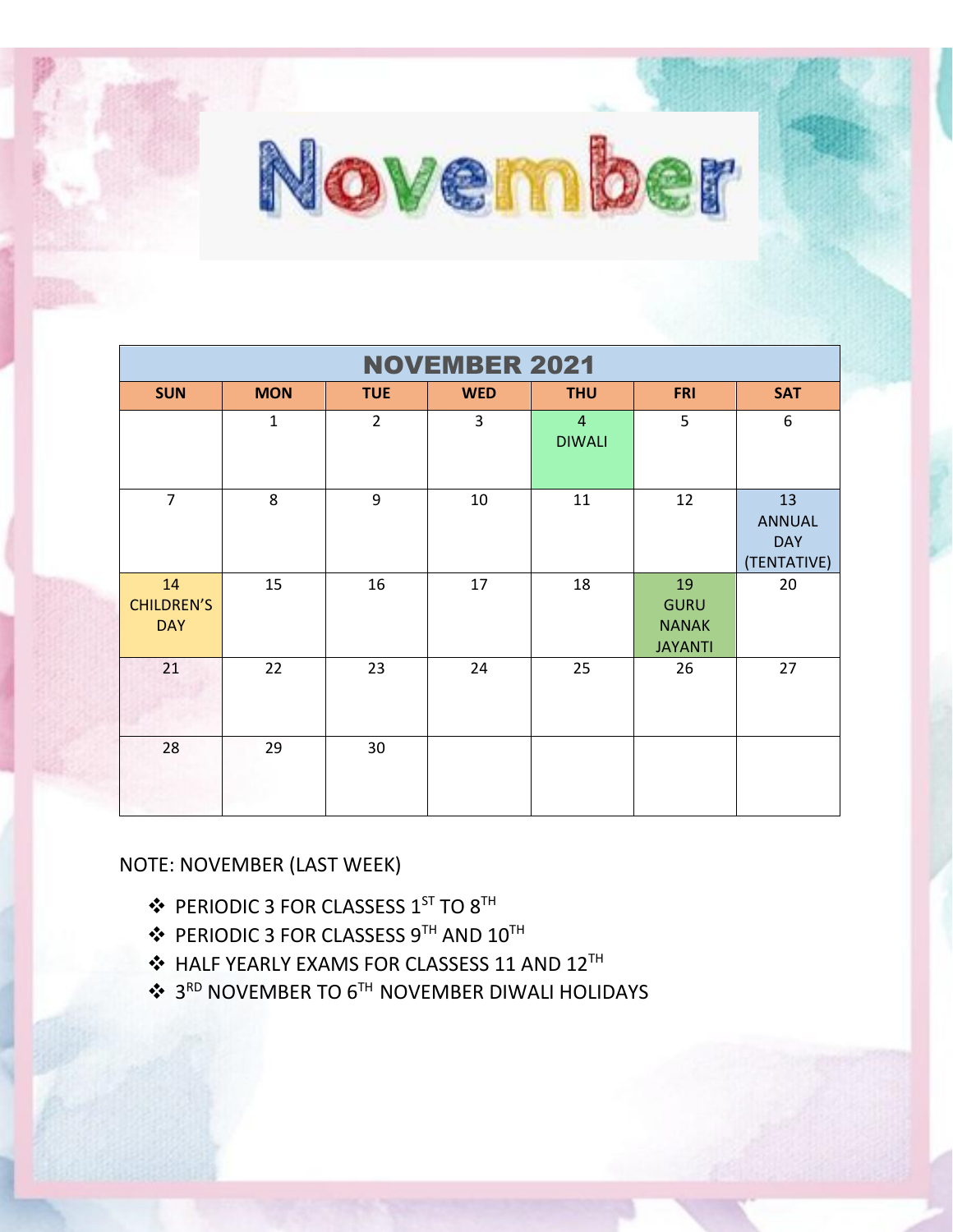

| <b>DECEMBER 2021</b> |            |                                               |                                                           |                |            |                                                  |  |  |  |
|----------------------|------------|-----------------------------------------------|-----------------------------------------------------------|----------------|------------|--------------------------------------------------|--|--|--|
| <b>SUN</b>           | <b>MON</b> | <b>TUE</b>                                    | <b>WED</b>                                                | <b>THU</b>     | <b>FRI</b> | <b>SAT</b>                                       |  |  |  |
|                      |            |                                               | $\mathbf{1}$                                              | $\overline{2}$ | 3          | 4                                                |  |  |  |
| 5                    | 6          | $\overline{7}$                                | 8<br>SCHOOL DAY/<br><b>FEAST OF</b><br><b>MOTHER MARY</b> | 9              | 10         | 11                                               |  |  |  |
| 12                   | 13         | 14                                            | 15                                                        | 16             | 17         | 18<br><b>CAROL SINGING</b><br><b>COMPETITION</b> |  |  |  |
| 19                   | 20         | 21<br><b>CHRISTMAS</b><br><b>CELEBERATION</b> | 22                                                        | 23             | 24         | 25<br><b>CHRISTMAS</b>                           |  |  |  |
| 26                   | 27         | 28                                            | 29                                                        | 30             | 31         |                                                  |  |  |  |

❖ NOTE: CHRISTMAS HOLIDAYS - DECEMBER 22 TO JANUARY 1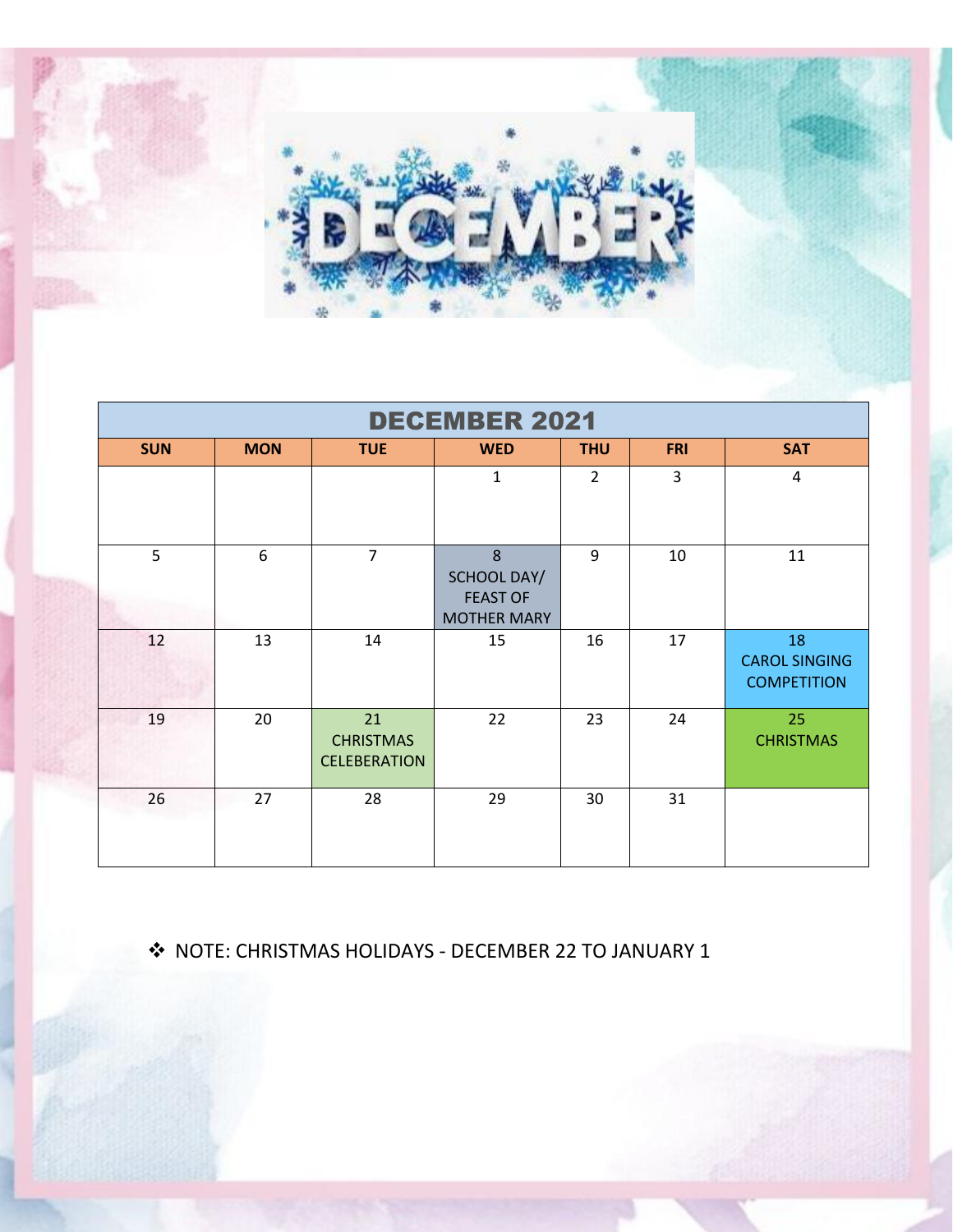

| <b>JANUARY 2021</b>                                                            |                |                |                                                                          |            |                                        |              |  |  |  |
|--------------------------------------------------------------------------------|----------------|----------------|--------------------------------------------------------------------------|------------|----------------------------------------|--------------|--|--|--|
| <b>SUN</b>                                                                     | <b>MON</b>     | <b>TUE</b>     | <b>WED</b>                                                               | <b>THU</b> | <b>FRI</b>                             | <b>SAT</b>   |  |  |  |
|                                                                                |                |                |                                                                          |            |                                        | $\mathbf{1}$ |  |  |  |
| $\overline{2}$<br><b>SCHOOL</b><br><b>REOPENS</b>                              | $\overline{3}$ | $\overline{4}$ | 5                                                                        | 6          | $\overline{7}$                         | 8            |  |  |  |
| 9                                                                              | 10             | 11             | 12<br>SWAMI VIVEKANAND<br><b>BIRTHDAY &amp;</b><br>NATIONAL YOUTH<br>DAY | 13         | 14<br><b>MAKAR</b><br><b>SANKRANTI</b> | 15           |  |  |  |
| 16                                                                             | 17             | 18             | 19                                                                       | 20         | 21                                     | 22           |  |  |  |
| 23<br><b>NETAJI</b><br><b>SUBHASH</b><br><b>CHANDRA BOSE</b><br><b>JAYANTI</b> | 24             | 25             | 26<br><b>REPUBLIC DAY</b><br><b>CELEBERATION</b>                         | 27         | 28                                     | 29           |  |  |  |
| 30<br><b>MATYR'S DAY</b>                                                       | 31             |                |                                                                          |            |                                        |              |  |  |  |

NOTE: PERIODIC 4 FOR CLASSESS  $1^{ST}$  TO  $8^{TH}$ , PREBOARD FOR CLASSESS  $10^{TH}$  AND  $12^{TH}$  WILL BE CONDUCTED IN THIS MONTH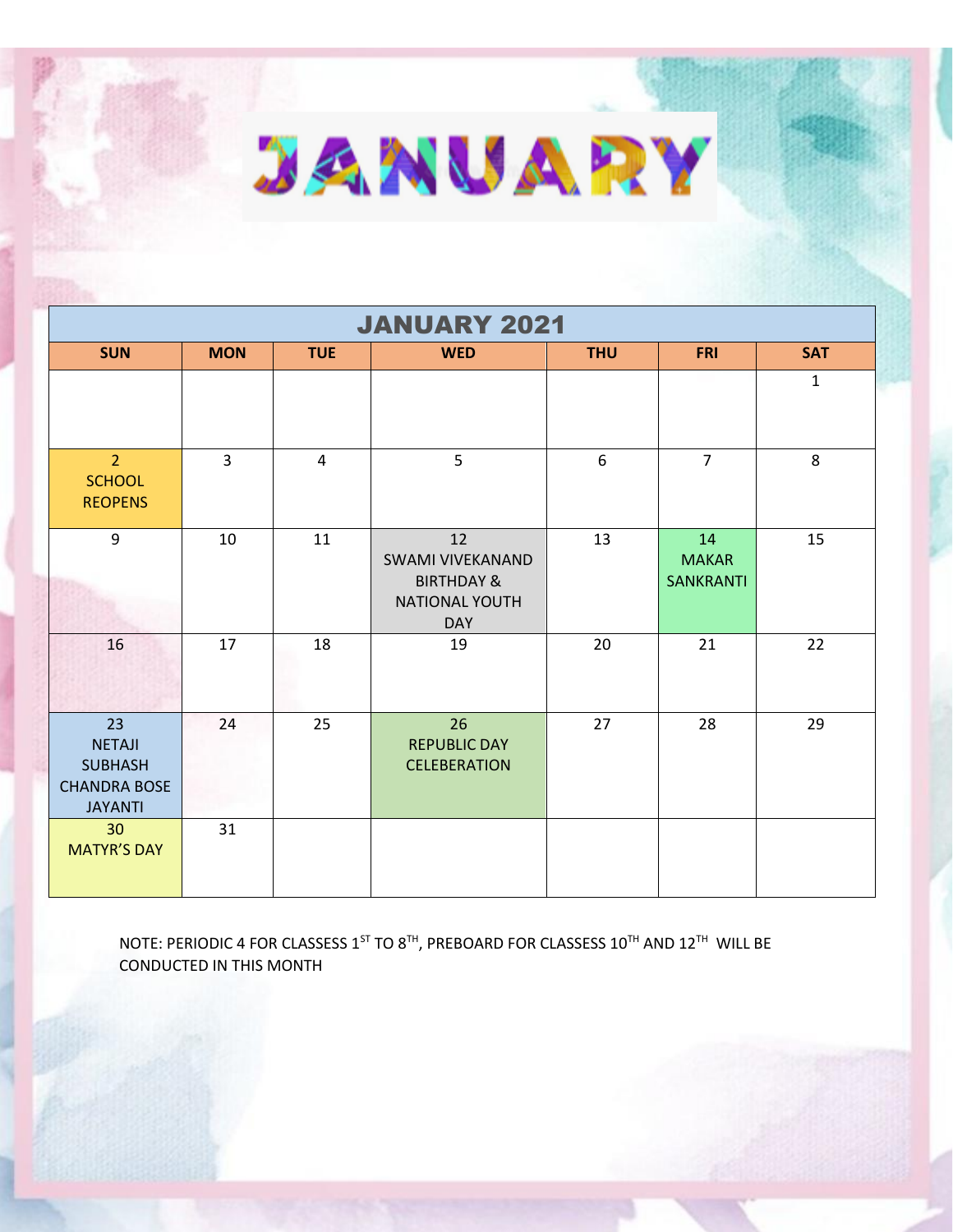

| <b>FEBRUARY 2021</b> |                                                    |                                           |                |            |            |                                                              |  |  |  |  |
|----------------------|----------------------------------------------------|-------------------------------------------|----------------|------------|------------|--------------------------------------------------------------|--|--|--|--|
| <b>SUN</b>           | <b>MON</b>                                         | <b>TUE</b>                                | <b>WED</b>     | <b>THU</b> | <b>FRI</b> | <b>SAT</b>                                                   |  |  |  |  |
|                      |                                                    | $\mathbf{1}$                              | $\overline{2}$ | 3          | 4          | 5<br><b>BASANT</b><br><b>PANCHAMI</b>                        |  |  |  |  |
| 6                    | $\overline{7}$                                     | 8                                         | 9              | 10         | 11         | 12<br><b>FAREWELL FOR</b><br><b>CLASS XII</b><br>(TENTATIVE) |  |  |  |  |
| 13                   | 14                                                 | 15<br><b>HAZRAT ALI</b><br><b>JAYANTI</b> | 16             | 17         | 18         | 19                                                           |  |  |  |  |
| 20                   | 21<br><b>MOTHER</b><br><b>TONGUE</b><br><b>DAY</b> | 22                                        | 23             | 24         | 25         | 26                                                           |  |  |  |  |
| 27                   | 28                                                 |                                           |                |            |            |                                                              |  |  |  |  |

NOTE: FEBRUARY (LAST WEEK)

TERM 2 FOR CLASSESS 1 $^{\rm ST}$  TO 8 $^{\rm TH}$ , PRACTICAL EXAM FOR CLASS 10 $^{\rm TH}$ , ANNUAL EXAM FOR CLASSESS 9 $^{\rm TH}$ AND 11<sup>TH</sup>, PRACTICALEXAM FOR CLASS 12<sup>TH</sup>